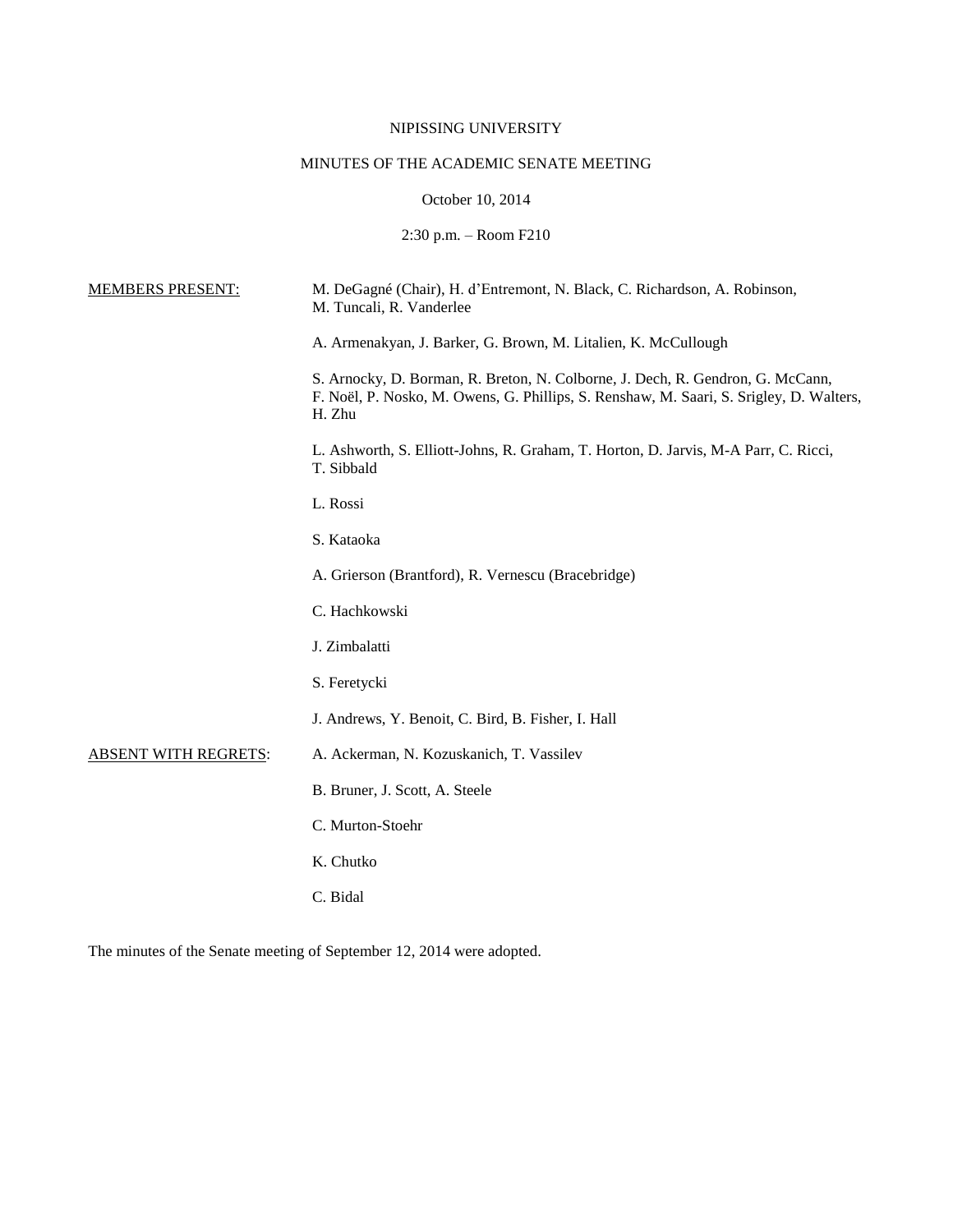#### BUSINESS ARISING FROM THE MINUTES

### **The following motion (motion #8) was passed at the September 2014 Senate meeting.**

Moved by R. Vanderlee, seconded by K. McCullough that for the purposes of publishing the University's Academic calendar, that Senate approve that the Undergraduate Studies Committee (USC) will not accept program changes for the current academic year after the last scheduled USC meeting in December. Any submissions to USC after that meeting date will not take effect until the following Academic Year.

#### **The implication is that this deadline refers only to this current academic year. For clarity, the motion should read:**

MOTION 1: Moved by M. Saari, seconded by H. d'Entremont that for the purposes of publishing the University's Academic calendar, Senate approve that the Undergraduate Studies Committee (USC) will not accept program changes for the *upcoming* academic year after the last scheduled USC meeting in December. Any submissions to USC after that meeting date will not take effect until the following Academic Year. CARRIED

## **At the September 2014 Senate meeting, the Undergraduate Studies Report was received. The following motions were not clearly outlined in the report, but should have been brought to Senate for approval.**

#### **School of Business**

MOTION 2: Moved by C. Richardson, seconded by A. Armenakyan that Senate approve that the School of Business consider applicants for admission based on the successful completion of ten (10) courses from the Chartered Insurance Professionals' (CIP) program taken through the Insurance Institute of Canada (IIC), with an overall average of 75% or greater. WITHDRAWN

## Criminal Justice

MOTION 3: Moved by C. Richardson, seconded by G. Brown that Senate approve that the following be added as an exception to the Residency Requirements as listed in the Nipissing Academic Calendar: *A student who applies for a BA in Criminal Justice must successfully complete 30 Nipissing Criminal Justice credits.* CARRIED

## School of Nursing

MOTION 4: Moved by C. Richardson, seconded by G. Brown that Senate approve that SOCI 2036 be removed from and SOCI1016 be added to the list of prerequisites for NURS 3006, 3007, 3016, 3026, 3027, and 3036. CARRIED

#### Computer Science and Mathematics

MOTION 5: Moved by C. Richardson, seconded by M. Tuncali that Senate approve that the prerequisites for MATH1070 Fundamentals of Arithmetic for Teachers be changed to the following: Any 3U or 3M Mathematics or MATH1911 or MATH1912. CARRIED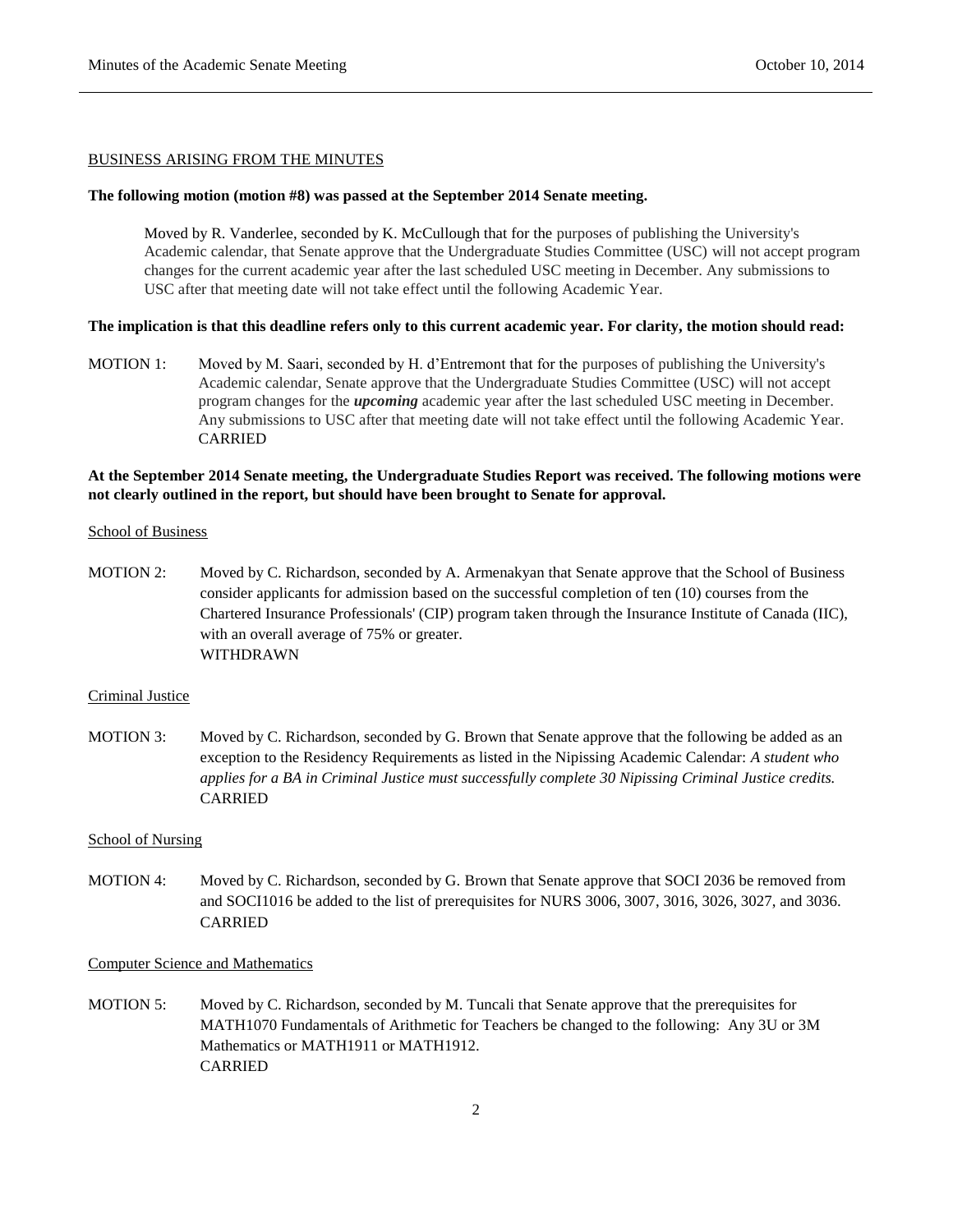MOTION 6: Moved by C. Richardson, seconded by M. Tuncali that Senate approve that the Undergraduate Studies Committee recommends to Senate that the prerequisites for MATH4086 Functional Analysis be changed to the following: MATH3137 Real Analysis II. CARRIED

## ADMISSION POLICIES

- MOTION 7: Moved by C. Richardson, seconded by A. Robinson that Senate approve that the Concurrent Education admission requirements for Concurrent Education be modified to include the 3U or 3M or equivalent Math and to delete the 4U Math or equivalent. CARRIED
- MOTION 8: Moved by C. Richardson, seconded by A., Robinson that Senate approve that the BScN Bridging Program admission requirements be changed to eliminate the statement "Diploma must have been awarded within the last ten years." CARRIED

## **Non-Substantive:**

That the title for the course for SOCI2126 "Research Methods" be changed to SOCI2126 "Introduction to Sociological Research Methods".

### **Non-Substantive:**

That the title for the course SOCI2127 "Social Statistics and Data Analysis" be changed to SOCI2127 "Quantitative Research Methods".

#### **Non-Substantive:**

That the title for the course for SOCI 4127 "Applied Multivariate Statistics" be changed to SOCI 4127 "Advanced Social Data Analysis".

### QUESTION PERIOD

The first question pertained to the timelines for advertising of the vacant Dean and Associate Deans' positons. The PVPAR indicated that the Board recently approved a special request to limit the search for the two Deans to internal candidates. If no suitable candidate is found, the search will then go external. Committee membership should be finalized at the next Senate meeting. The Associate Deans' positions will follow.

The Biology and Chemistry unit expressed concerns over the recent changes to their technical support staff. The question was asked if there is a policy on notification to the relevant department of technical support changes. The PVPAR responded that these positions are members of the OPSEU bargaining unit. He added that communication could have been better and assured Senators there would be more consultation moving forward.

A question was raised as to whether future funding would be guaranteed for students entering graduate programs. The response was that the university would like to support these students, but the PVPAR noted that he could not make a firm commitment.

A question was posed as to whether the prioritization process would also include non-academic units, most notably athletics. The PVPAR noted that athletics would not undergo this process. He reminded senators that there is a dedicated student levy for these programs and we have many out-of-province athletes who would not be at Nipissing if there were no athletic programs.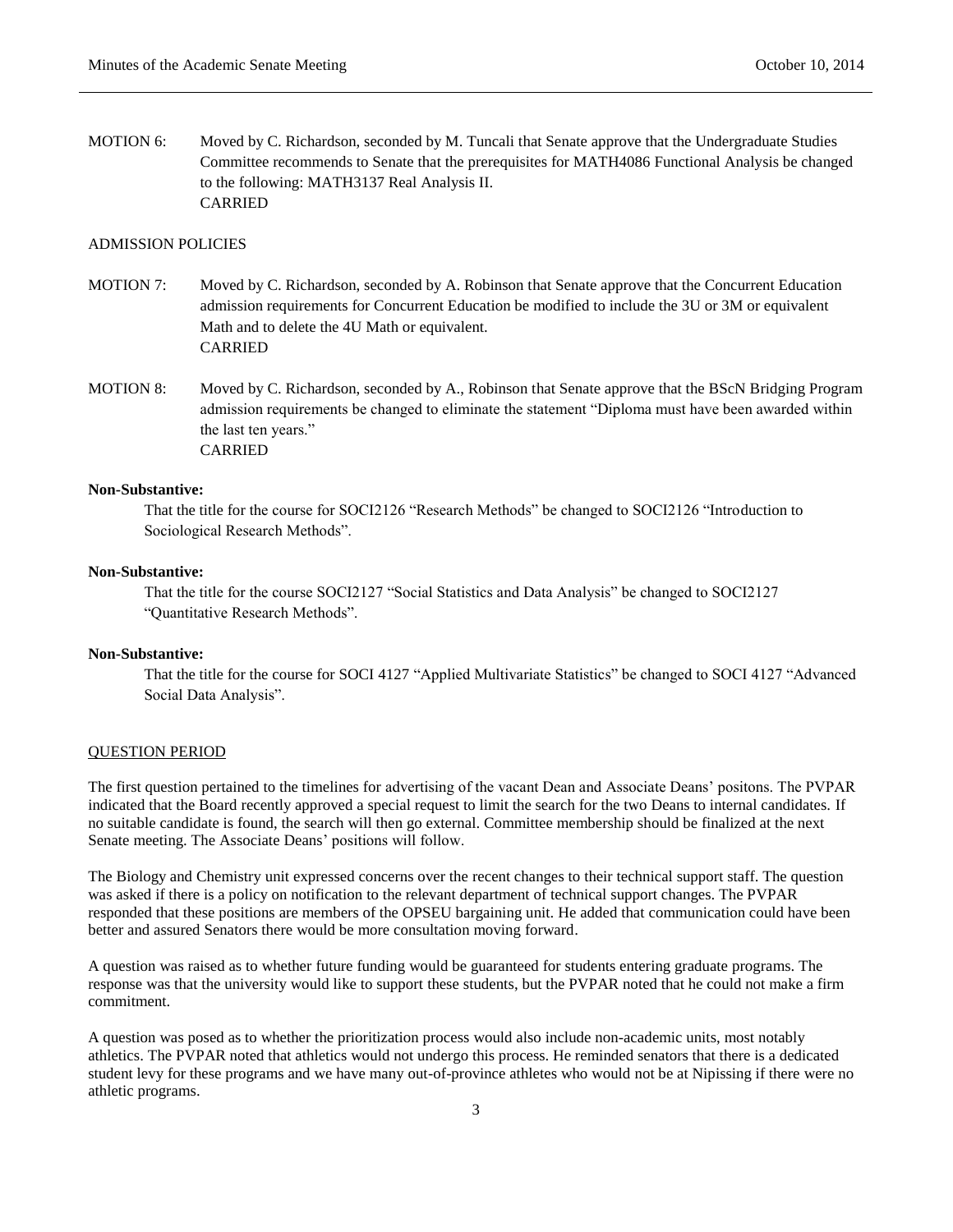## REPORTS of STANDING COMMITTEES and FACULTY or UNIVERSITY COUNCILS

#### **Senate Executive Committee**

MOTION 9: Moved by M. DeGagné, seconded by C. Bidal that the Report of the Senate Executive Committee dated October 2, 2014 be received, CARRIED

## **Planning and Priorities Committee**

- MOTION 10: Moved by H. d'Entremont, seconded by G. Brown that the Report of the Planning and Priorities Committee dated September 26, 2014, be received. CARRIED
- MOTION 11: Moved by H. d'Entremont, seconded by G. Brown that Senate grant approval of a Stage 2 proposal for a Joint MA in Sociology with Laurentian, as outlined in the attached document. CARRIED
- MOTION 12: Moved by H. d'Entremont, seconded by G. Brown that Senate grant approval to progress to Stage 2 the addition of a 2-year Thesis option to the MSc Mathematics program, and approval of MATH6100 Thesis in Mathematics, as outlined in the attached documents. CARRIED

#### AMENDMENT of BY-LAWS

## **Notice of Motion (regarding the elimination of two ex-officio positions from Article 2.1(a))**

That Article 2.1(a) of the Senate bylaws be amended with the deletion of:

- (iii) the Assistant Vice-President, Research and Graduate Studies
- (vii) the Director of the Centre for Flexible Teaching and Learning

#### **Notice of Motion (regarding the addition of one ex-officio position to Article 2.1a))**

That Article 2.1(a) of the Senate bylaws be amended with the addition of the position of Associate Vice-President – Academic

MOTION 13: Moved by G. McCann, seconded by R. Gendron that Senate form an ad hoc committee as per Senate Bylaws 8.0(c) and in response to recommendation 5 of the Bylaws and Elections Subcommittee Report of September 30, 2014 to "review the participation of Senate and elected faculty members in the process of recommending Senior Academic Administrators." The membership of the committee should consist of at least one Faculty Senator from each of the University's Faculties elected by Senate and conforming to the requirements for membership of ad hoc committees set out in Senate Bylaws 8.0(e) and these three will work in consultation with the present members of the Bylaws and Elections Subcommittee. The terms of reference for the committee will be to: 1) examine the relevant University and Board of Governors policies for Senate and faculty participation in the process of recommending Senior Academic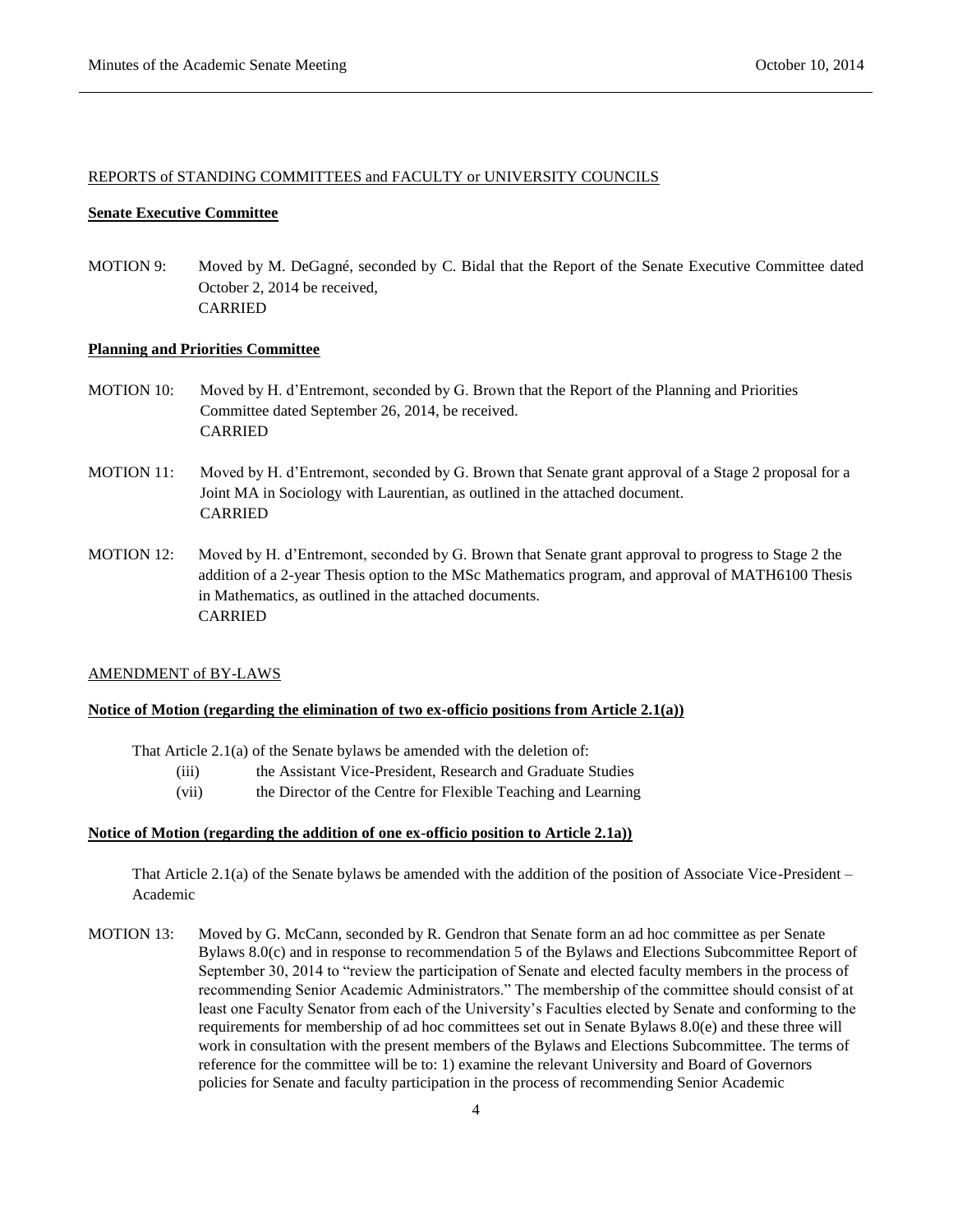Administrators; 2) report on the implementation of these policies in hiring of Senior Academic Administrators; and, 3) if necessary, make recommendations to Senate with regard to ensuring the participation of Senate and elected faculty members in the process of recommending Senior Academic Administrators. The committee shall prepare a report to be included on the agenda of the November 14, 2014 Senate, if possible. CARRIED

#### ELECTIONS

 Elect one senator from each faculty to serve on the ad hoc committee for the review of the participation of Senate and elected faculty members in the process of recommending Senior Academic Administrators.

Todd Horton – Schulich School of Education - ACCLAIMED Gyllie Phillips – Arts and Science – ACCLAIMED Anahit Armenakyan – Applied and Professional Studies - ACCLAIMED

### REPORTS FROM OTHER BODIES

#### Board of Governors

Senator Zimbalatti provided a report to Senators. She indicated that the Board held their first meeting of the academic year on Thursday, October 2. Dean Decaire from BDO presented the audited financial statements for the year ended April 30, 2014. He explained that his role was to review and comment on the audit and present his opinion. He indicated that there were no significant audit findings. The Senator also noted that the Audit and Finance Committee has requested that the Director of Finance provide a financial update at each committee meeting going forward.

The President talked about the busy summer. In his opinion, he feels that the university is entering the new academic year in good shape. Dr. d'Entremont's new role as Provost and Mr. Keech's new role as Vice-President, Administration, will be significant in going forward. The President also provided a brief update on noteworthy activities since the Board last met in June. This included New Student Orientation, the Ontario University Fair, the visit from the Countess of Wessex, and the official grand opening of the Centre for Physical and Health Education.

The Provost announced to the Board that the university is now eligible for Canadian Institutes for Health Research (CIHR) funding. He explained that CIHR is part of the tri-council federal funding agencies and is a major source of funding for postsecondary institutions in Canada. This is beneficial for Nipissing because this means our researchers can now apply for CIHR grants. Dr. d'Entremont indicated that two decanal searches will be getting underway shortly.

The Vice President Administration reported that his area has been busy over the summer with room and office reassignments. There were a number of capital projects, namely the CPHE building and the renovated Schools of Nursing and Business that will improve facilities for faculty, staff and students. He also added that he and several other key administrators will be meeting with the MTCU Director of Finance to discuss Nipissing's financial situation, its history and strategy moving forward.

Board members were provided with an outline from David Drenth, Director of Facilities that included an update on the completed Lakers Women's Hockey Team change room as well as plans for a path leading from the lower residences to campus. This path will integrate with the Canada Trails System.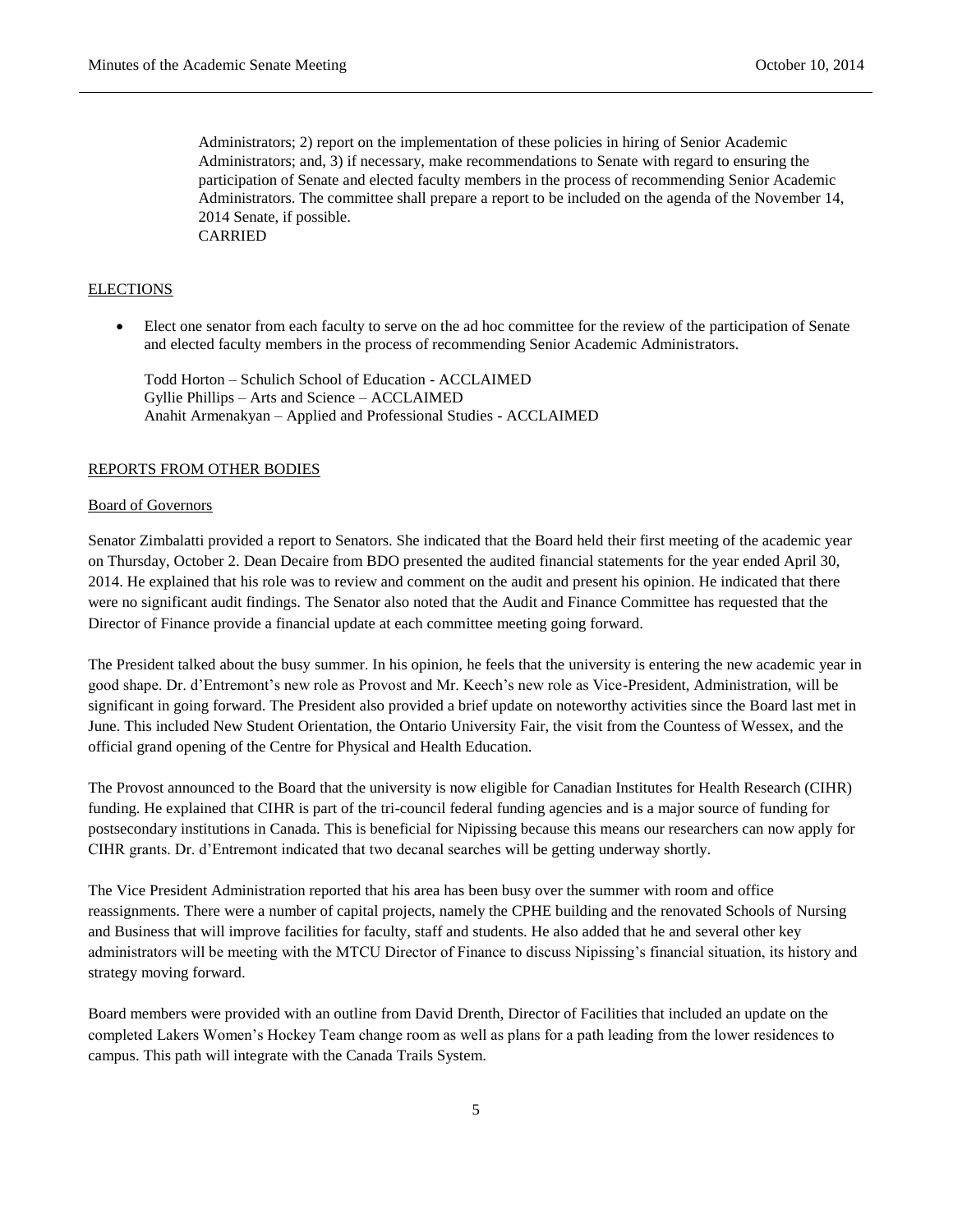The annual Board retreat will be held October 31 to November 1 in Gravenhurst. The rationale for holding the retreat in the Muskoka area was to show support for our regional campus and its surrounding communities. The agenda is currently being finalized.

The Board was advised that there are currently two outstanding vacancies. It is hoped to fill these positions with people with backgrounds in advancement and fundraising.

The Board approved the names of four individuals to serve on the Research Ethics Board for three-year terms commencing October 2014.

#### Alumni Advisory Board

Senator Feretycki was pleased to report that this past weekend's Homecoming was a success. The feedback he received from attendees was they were pleased to reconnect with faculty and staff.

#### ANNOUNCEMENTS

The President reported that he has just returned from a very informative COU roundtable meeting in Toronto. One of the topics of discussion was an analysis of the Ministers' mandate letters. Unlike previous years, the government has made mandate letters public. The President noted that though the letters were general, they did reveal where the government intends to go in the future. The government has plans to undertake a funding model review. Another Ministry concern will be student outcomes. The President indicated that these outcomes are described mainly in terms of labour market readiness and graduate success. There is little reference to the unique qualities of a university degree. The President noted that MTCU is continuing to prioritize the support of vulnerable populations to access and succeed in postsecondary education. The Ministry will also be encouraging more institutional efforts to recruit international graduate students, although it comes with cautions.

The President reported that he had a brief meeting with the new MTCU Minister earlier this week. He indicated that the Minister appeared to understand the impact Nipissing has regionally.

In conclusion, Dr. DeGagné thanked faculty and staff who worked at the Ontario University Fair.

The Provost Vice President Academic and Research announced that MTCU now has new templates for new program proposals. With an expedited process, universities should receive notification within four months of new program proposals.

The Dean of Arts and Science (interim) was pleased to report that Dr. Hilary Earl has co-edited a book that was recently published titled *Expanding Perspective on the Holocaust in the Changing World.* The first Centre for Interdisciplinary Collaboration in the Arts and Sciences (CICAS) lecture was delivered by Senator Susan Srigley and Dr. Sarah Winters and titled "*You Teach, YouTube: Authority and Affect in the Wired Classroom."* There will be more CICAS lectures in the future. The Dean was also able to report that Dr. Logan Hoehn from the Department of Mathematics and Computer Science has solved a 94 year old problem which is going to have a major impact in Continuum Theory and other related areas.

The Dean of the Schulich School of Education reported that the Values and Leadership Conference held last month at Deerhurst was a success. The conference was able to attract international participants. The Dean extended congratulations to Drs. Susan Elliott-Johns, Ron Wideman and Heather Rintoul.